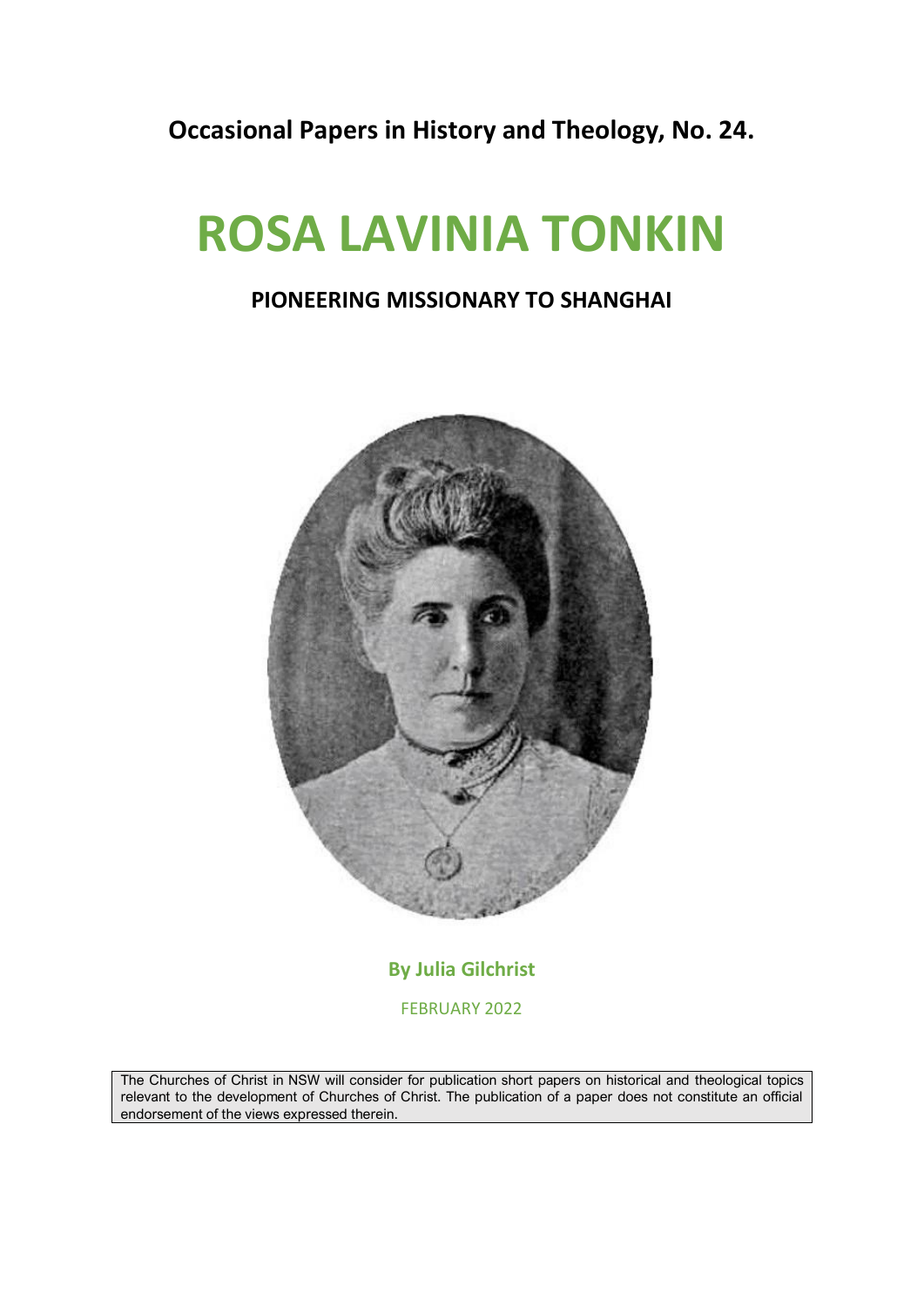## **Rosa Lavinia Tonkin (1863-1940)**

**Rosa Tonkin was the first Australian Churches of Christ missionary to Shanghai in 1901, uplifting Chinese women and girls from poverty to promise.**

Born on 27 July 1865 to Rebecca Butcher and John Tonkin, blacksmith, Rosa was raised with her five siblings, William, Elizabeth Ann, Mary, Louisa and John, in Strathalbyn South Australia. The Tonkins were lifelong members of Grote Street Church of Christ in South Australia. <sup>i</sup> Deeply invested in the development of a sustainable youth ministry, Rosa helped establish Christian Endeavour in that state alongside her duties as Sunday School teacher.<sup>ii</sup> Qualifying as a teacher in 1880, the South Australian Department of Education endorsed Rosa to work at North Adelaide Model School, Moonta and Flinders St (City) schools.<sup>iii</sup> When she was 37, Rosa's professional experience and decade-long tenure as Secretary of the SA Foreign Missions Committee saw her elected as the pioneering missionary to China in 1900.<sup>iv</sup>

Rosa was deeply motivated by her own desire to communicate Jesus' teachings following Acts and Paul's journeys: "*From my earliest years the movements of missionaries in foreign lands had a special*  interest for me.<sup>20</sup> However, she was just one of nearly 80 per cent of female volunteers worldwide bound for China, fed by a growing awareness of the need for ministry to Chinese women.<sup>vi</sup> James Ware, British sailor-businessman who in the mid-1870s had turned to missioning in China with his wife, vii was Rosa's supervisor. He said:

*"Events in China are far from peaceful. In the north there is widespread brigandage, and murders are being daily perpetuated. In fact, there is really a reign of terror throughout the province of Chi li, where thousands of 'Boxers' are preparing for fresh outrages. In the south and in mid-China, floods have swept away towns and villages, with their inhabitants. Harvests also for hundreds of miles have been destroyed, so that the prospects for the coming year are very black. The whole creation seems to be groaning and travailing in pain. Pray for us!"*viii

Rosa lived at the inner-city Shanghai Mission in the British concession:<sup>ix</sup> "...it is a little chapel, *seating about 130 people, with vestries and classrooms and small garrets, every available space being utilised for some purpose or other.*"*x* Her first year was spent acquiring language and dialect skills, xi enabling strong relationships. Rosa developed a distinct passion for arresting the harsh lives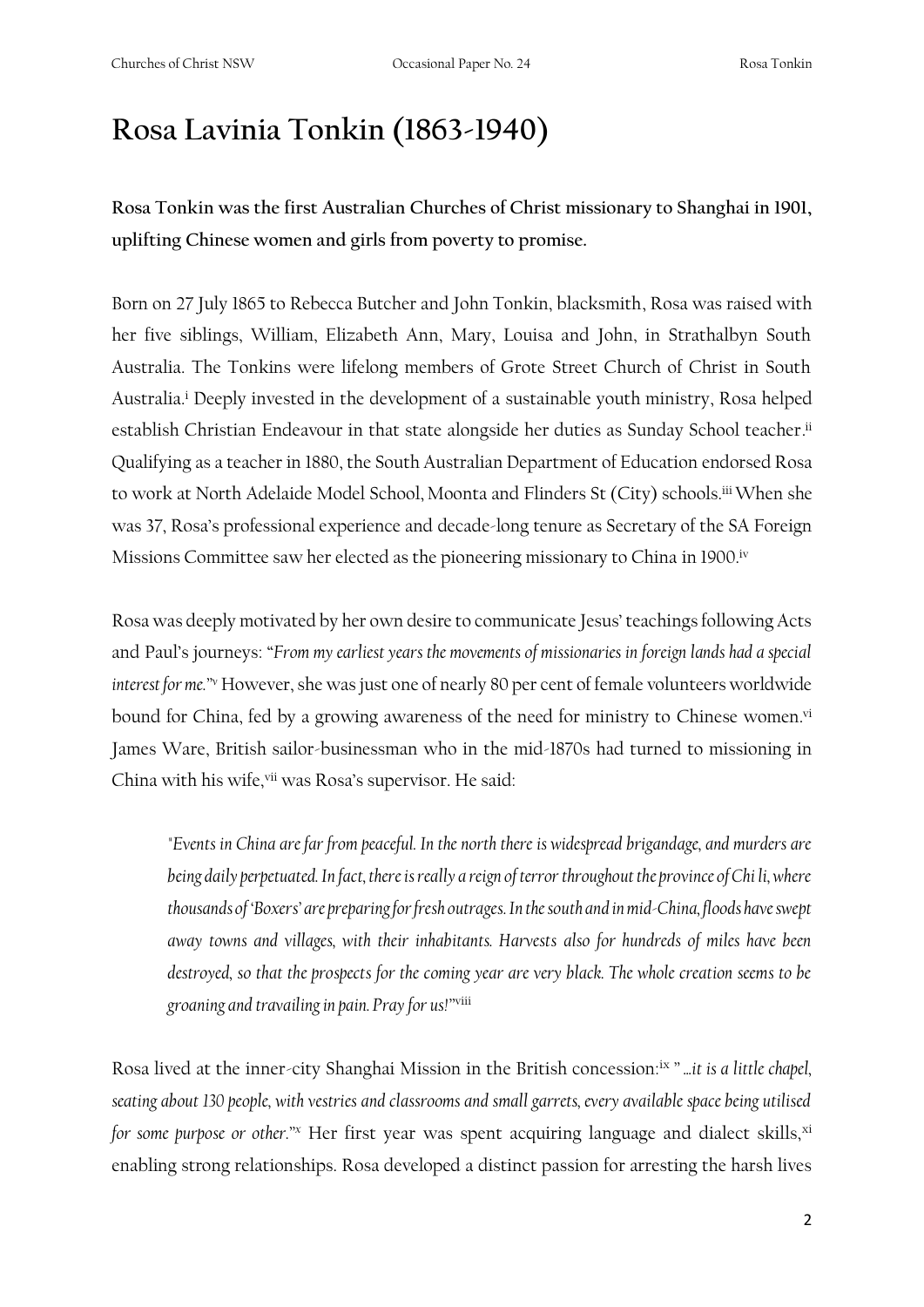of downtrodden women and girls.<sup>xii</sup> A daily reckoning was the squalid living and working conditions. Travelling from Hong Kong to Shanghai, she saw the silk and cotton mills in which 40,000 women and girls from as young as eight worked. One mill, half a mile from her residence, that employed 6,000, was her field of operation.<sup>xiii</sup>

Rosa was occupied with teaching, visiting and helping orphaned children, women and girls and her letters home, republished in the Australian Christian, brought to life a lively, hardworking woman both dedicated to and passionate about her Chinese flock. The American Society recognised Rosa's value to the Shanghai mission early on:

*"Miss Tonkin's devoted spirit was revealed in her zealous attention to language study that she might more quickly be useful. She had charge of a school for children in the cotton mills district and gave time to evangelistic work and teaching among women. Hesitant women under her kindly, understanding guidance learned to read, to follow the Christian way, to share in evangelistic service. she worked with the other missionary women, with Chinese Bible women, or alone, as circumstances dictated, and her yearly reports revealed a steady growth in the work.*" ix

It was extraordinarily difficult at first for Rosa to teach the Gospel alongside literacy, numeracy and crafts skills to Shanghai's women and girls. Widescale poverty meant most Chinese families were unable to pay for the education of anyone beyond the brightest male child<sup>x</sup> and Chinese women endured great neglect of their physical, emotional and spiritual needs. In 1907, the Adelaide Advertiser said:

*"... the Chinese women were, as a rule, much neglected, and were looked upon as chattels. They have no voice in the selection of a husband or in domestic matters and were at the bidding of their husbands. If a man thought his wife should go to work, he sent her, and she had to submit. Their lot was very sad. But China was waking up and schools were being opened for the education of women. There were some splendid colleges connected with the mission work at Shanghai. It was felt that education was the only way of getting hold of the people."* xi

Rosa deployed trained working-class women to visit poorer families to evangelise and provide support where middle-class ladies were less welcome.<sup>xii</sup> Rosa welcomed Australian-Chinese woman, Miss Ah-Gan in 1902 as a support worker<sup>xiii</sup> and through educating married Chinese women to undertake Bible woman's work, welcomed Mrs Li in 1910 to assist her as a trained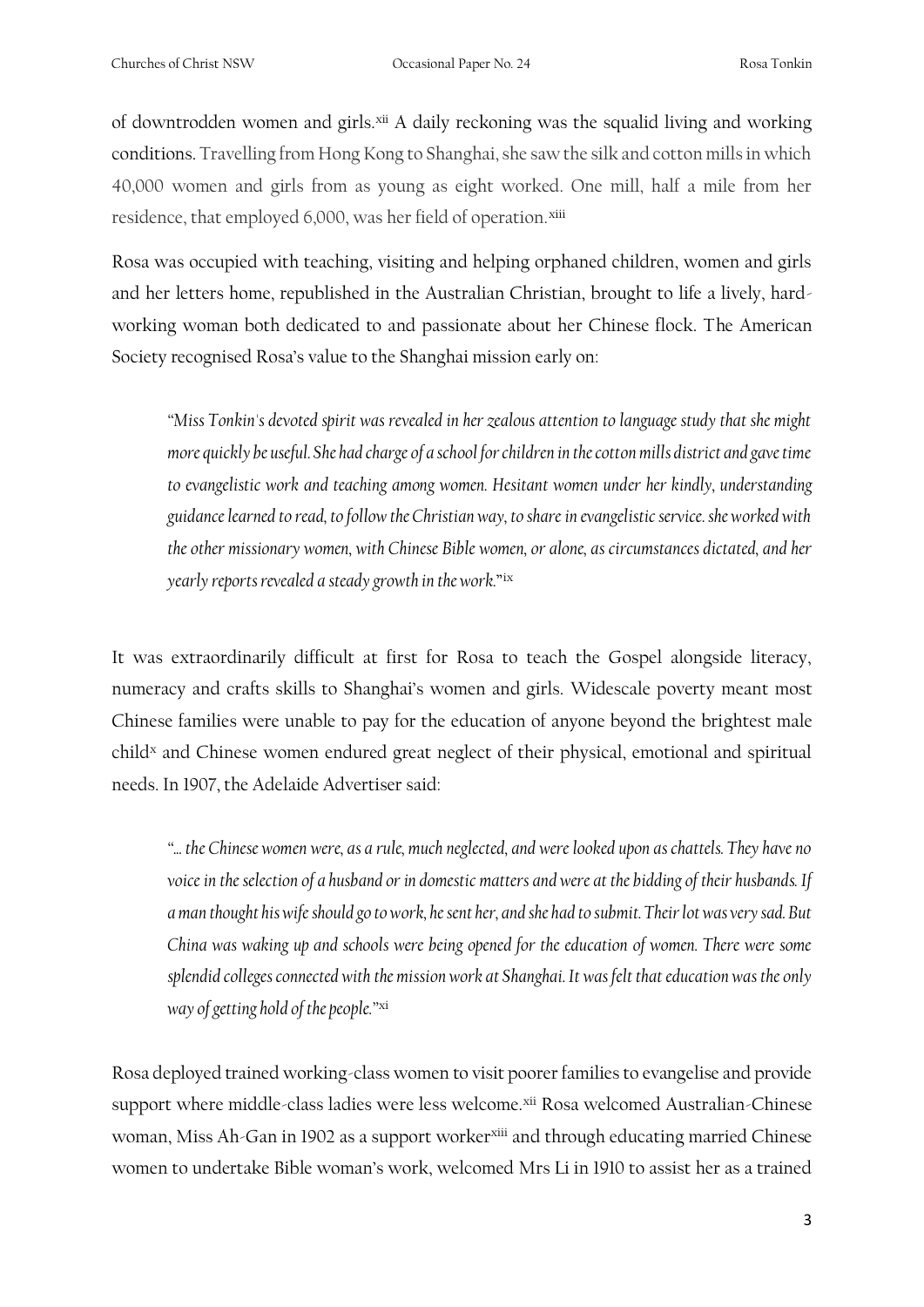evangelist.<sup>xiv</sup> Rosa also used her influence to encourage Chinese mothers it was their 'Christian duty' to undo the foot-binding of their daughters. xv In 1911, Mr T.B. Fischer, South Australian missionary said:

"*... Miss Tonkin is labouring effectively among the factory girls of Shanghai and... years ago, found a girl (Lai Pao)xvi whose feet had been bound so tightly that they had dropped off. When that happened, the parents cast the little one out to die. The missionaries mentioned the case to their friends in Australia... and money was supplied to obtain for the girl a pair of artificial feet from America... with her artificial feet, she was able to move about freely, and Miss Tonkin said it was a joy to see her when she was first able to walk without aid."* xvii

By 1913, James Ware had established the *Door of Hope Mission* to support and rehabilitate Chinese girls sold into prostitution,<sup>xviii</sup> and asked Rosa to teach the young girls to make, sew and embroider dolls for sale to support the missions.<sup>xix</sup> Rosa's passion for Chinese arts and crafts saw her use her collection as props for public speeches in Australia, and in 1918, she adopted the London Missionary Society's method of teaching children and their parents about the importance of missionary work through children's plays,<sup>xx</sup> exemplified in the WA Annual Children's Day play, *"Shanghai's Salvation,"* which dramatised Rosa's work in speech and singing.xxi

Protective of many young women and girls, Rosa was parent to six adoptive children. In 1914, she wrote:

*"My family has been increased by two girls—Phoebe and Hannah. Hannah is 15 years old: she is worse than any orphan to our way of thinking. She has been in the mills all her life, and since 8 years old has worked in them. About 18 months ago she got her arm caught in the machinery, and the elbow was badly smashed. She has thus lost the use of her right arm, and then she worked holding the work with her teeth and using her left arm, but her mouth all broke out in sores, and she couldn't do it. Then her relatives wouldn't feed her; they were going to sell her for immoral purposes, when an old Chinese woman brought her to me; they let me have her, and were glad to be rid of her. So now I have three little daughters."*xxii

Rosa didn't attend the 1914 Annual Conference because *"the American brethren are sending delegates to China this year, and she did not wish to be absent when they were there,"*xxiiireflecting concerns that the Americans planned to withdraw and which they did in 1915.<sup>xxiv</sup> Initially in limbo, a Mr and Mrs W. S. Cameron promised to supervise Rosa's work.<sup>xxv</sup> However, the American Society's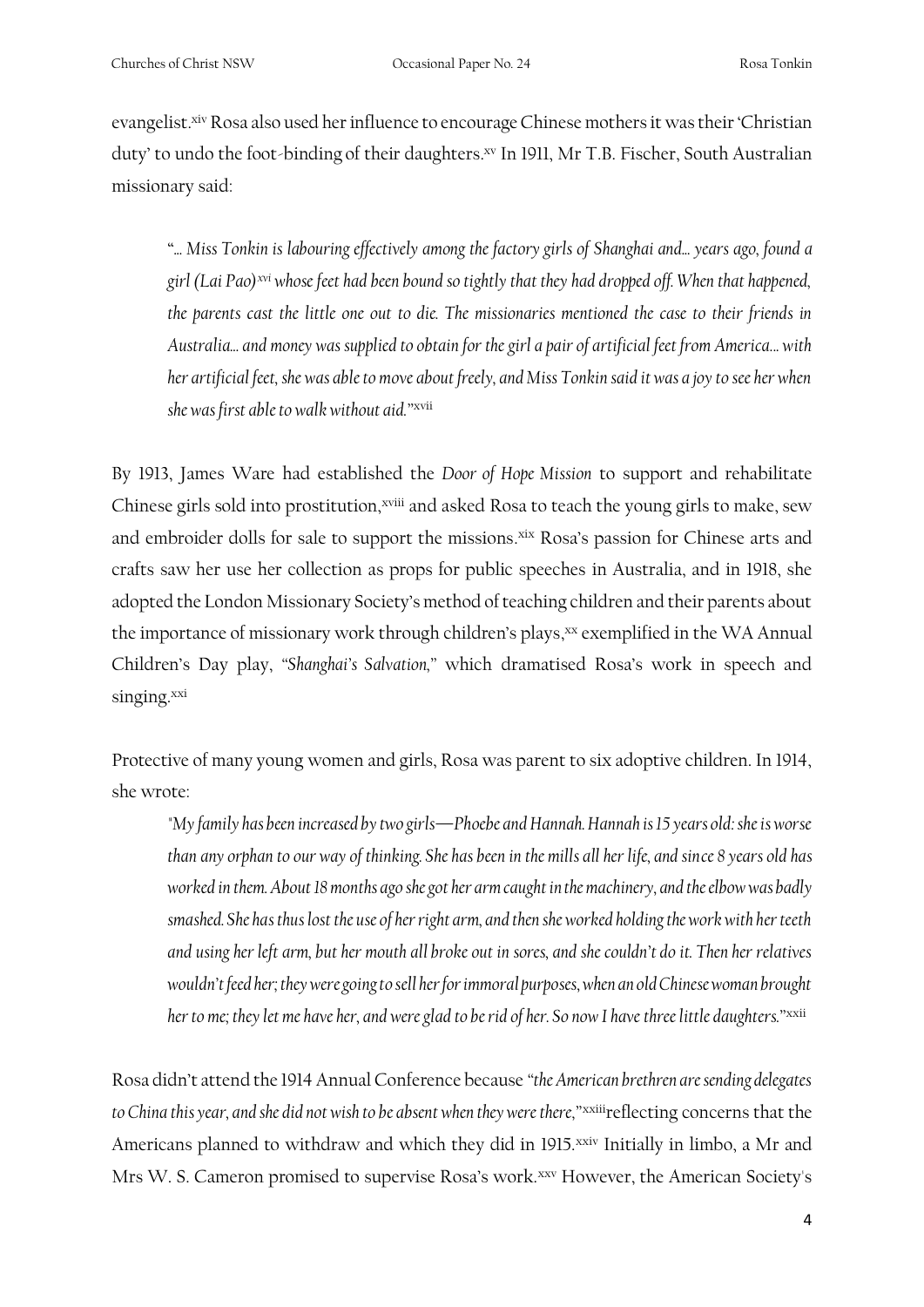Churches of Christ NSW Occasional Paper No. 24 Rosa Tonkin

decision created a distinct financial impact and Rosa had to find and finance new premises, xxvi the rent costing £300 annually. Opening a second centre in Canton was considered, but there were no missionaries available to support it. The Mission continued to experience financial difficulties and in 1916, the Shanghai mission site was offered for sale. Undeterred, Rosa and James Ware prioritised a response to the extraordinary poverty of their Shanghainese charges, building extensions, short-term accommodation and facilities onto the original chapel and surrounding lands at the Shanghai mission so they had a place of rest. In addition, private letters, news reports, and public speeches fed a growing awareness of the need for ministry to women in China. Fundraising in Australia also led to £2,208 being sent to the mission; the Foreign Missions Committee embarking on a drive for more young women and men to train for the field.

In Rosa's 1917 annual letter to the Australian churches, she referred to the high numbers of British men leaving China to serve in the First World War, showing its impact far beyond the traditionally recognised theatres of war:

*"We have a large number of young men going to the war front and many have gone. It is said that nowhere in the Empire has more been done in men and money, and in preparation of clothing and socks than the English colony of Shanghai. An association has been formed to take charge of small amounts and to buy war bonds. From September to December 20,000 pounds was subscribed, and in January another 20,000 pounds. It is marvellous what has been done. I have helped a little. I have a Chinese girl knitting, and between us we have made 16 pairs of socks. During the Chinese New Year holiday, I have assisted at the War Dressings Department. They are dark days for missions. Our exchange for money has dropped seriously. Last week when I banked my last draft, the clerk said: 'It's bad for you just now, Miss Tonkin, and I am afraid it's going to be much worse before it's better.' It is predicted that we shall only have \$5 to the pound, and maybe \$4. What to do I don't know. Everything has risen in price. Am straining every nerve to make the work self-supporting, but the rent, of course, has to be paid. I know there is now work of similar size and with the same number of workers, where there is less expense. This winter has been so bitterly cold. For the first time for 50 years the river was frozen over, and the boats were unable to go out of the Soochow Creek. We are going on nicely with the work. The services are well attended by Christians on Sunday afternoons. The chapel is open all the week. Both schools reassemble two days from now, and we shall have a large number of children to teach."*xxxvii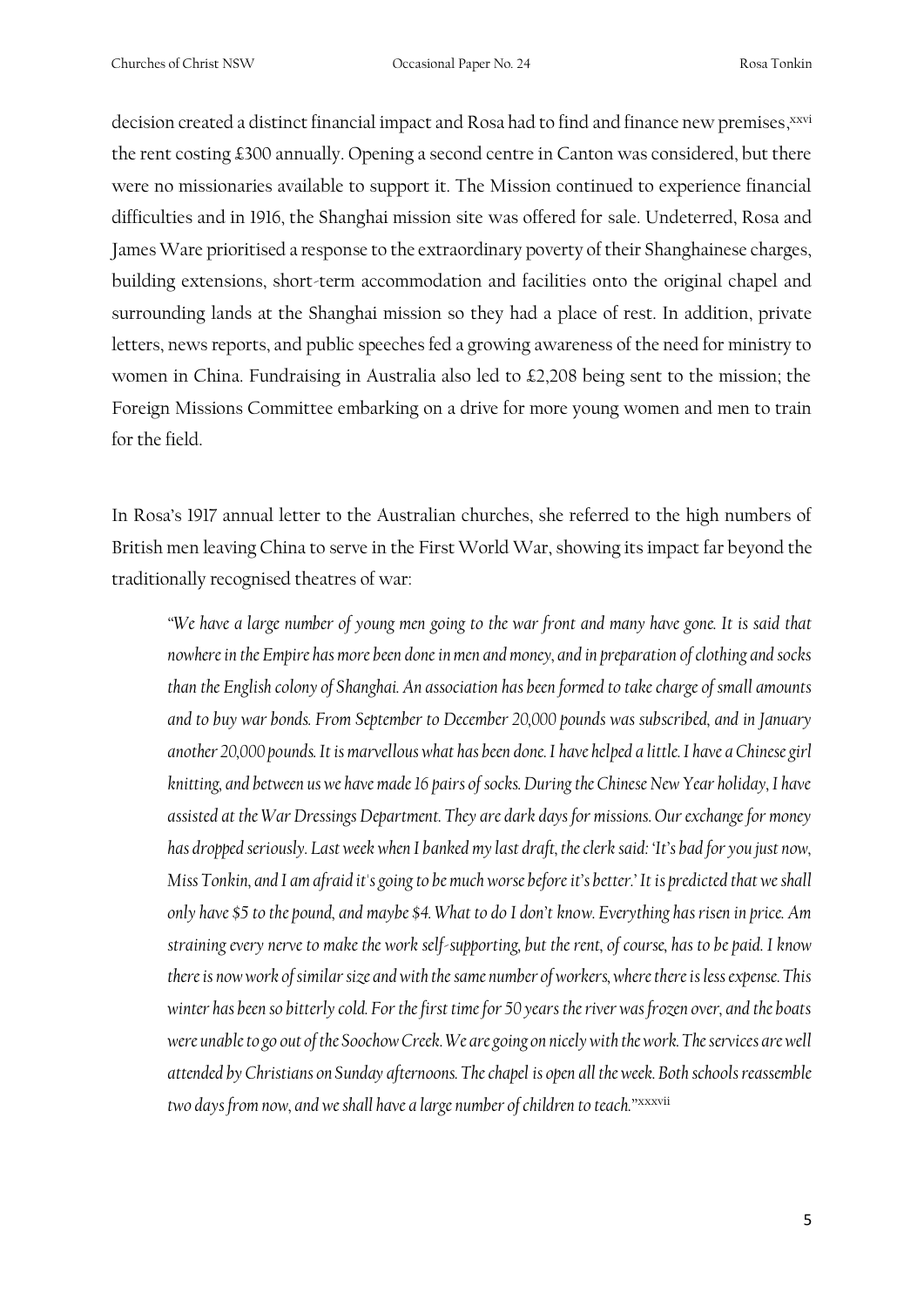Rosa made three trips home to Australia during her 19 years of mission in Shanghai. A confident and compelling speaker, she was recognised by the Australian newspapers as *"... our living link" between the Australian and American churches... her services are very highly spoken of by the Americans with whom she is associated."* Using these occasions to educate audiences on the needs of Chinese women and drum up financial support it was reported that:

*"Miss Tonkins (sic) gave a splendid address on* "Missionary Life in China," *dwelling upon China's need of the Gospel of Christ, and its transforming power upon the lives of those who had accepted it. The illustrations in connection with Chinese worship and customs of living, the idolatries and superstitious practices, also the wonderful changes from darkness to light wrought by the power of the Gospel, were all apt and very telling, revealing both an intimate knowledge of the subjects treated and no mean ability on the part of the speaker. Quite several visitors were present from the surrounding districts, including a party from West Hardon. On Monday night Miss Tonkins (sic) gave an address in the Mount Whitestone Church of Christ. The incidents related were very touching and will be long remembered by the listeners."*

In 1920, Rosa was very unwell. Aged 57, the changed political environment in China may have been the circuit-breaker to justify her leaving Shanghai for Adelaide, her home town. The following year, Rosa celebrated her 23rd year of service to the Federal Foreign Missionary Board of the Churches of Christ in China in Adelaide, and at the 20th Annual Sisters Conference (1921), she was elected Vice President of the Women's Conference (South Australia) co-leading in the role with Mrs Thomas Hagger. Rosa was also Home Missions Superintendent and a Committee member of the Foreign Missions Committee with Mrs G.T. Walden appointed Superintendent. She continued to speak at various public events in Australia in support of continuing donations and interest in the Chinese missions and at a Foreign Missionary Demonstration, she *"...appealed to the people for their sympathetic help for Chinese missions."*

Continuing in various senior roles with the SA Churches of Christ, Rosa continued her passionate advocacy for the Shanghai mission and its children, and this was particularly evident in 1925 when Rosa lent to an exhibition of paintings and art works her collection of fine art, needlework, cloisonne, inlaid stone carvings and more to the Church of Christ School Hall, Unley with the sale proceeds funding Chinese missions.<sup>xxvii</sup> The Adelaide Chronicle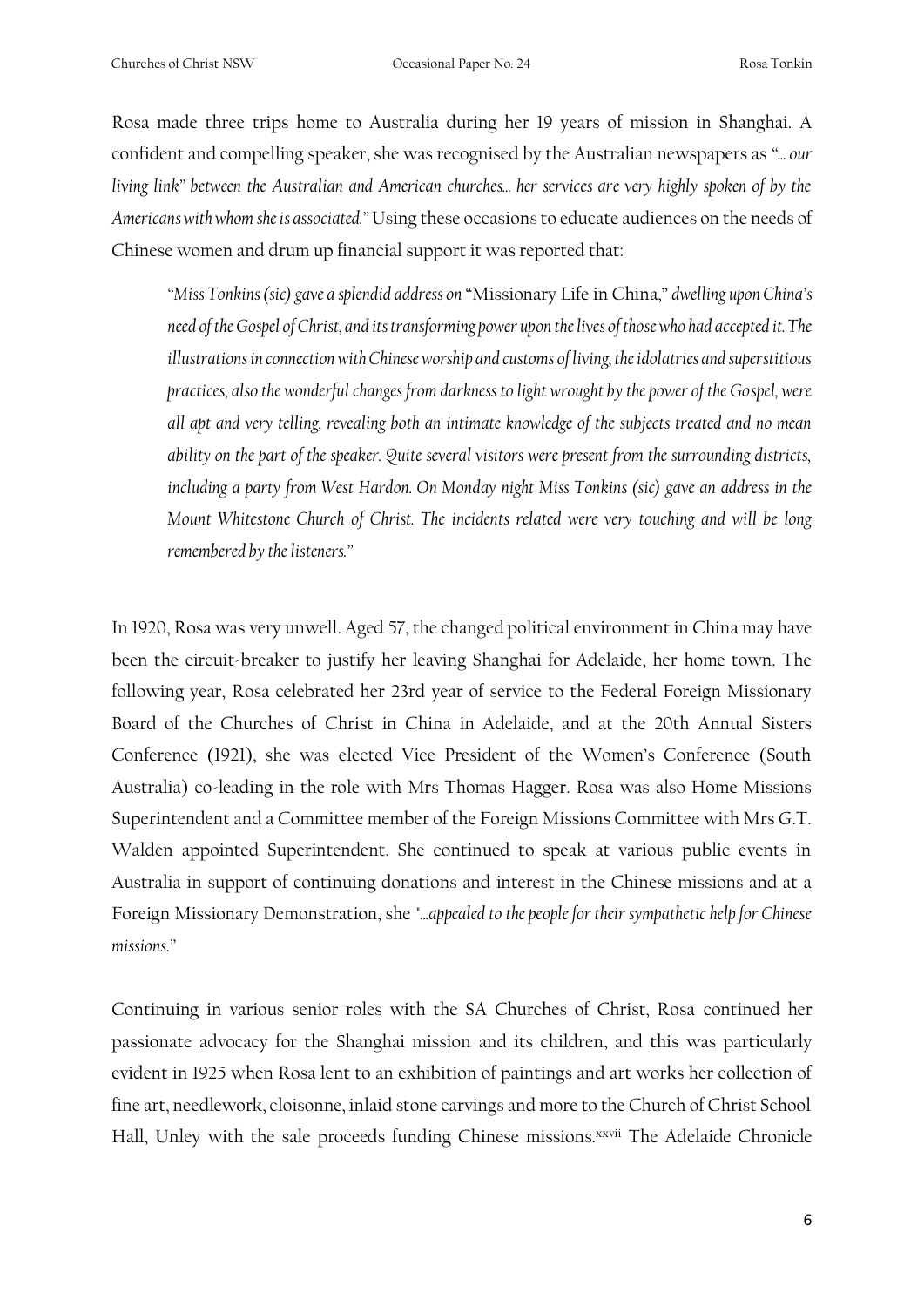writing an update to the health of the Shanghai Mission in 1929 since Rosa's retirement nine years earlier:

*"In addition to four churches with 200 members, there is a large Sunday school and Christian Endeavour Societies. There is a flourishing mission in the poor part of Shanghai. A large boys' and girls' school, with Mr Hu Siu Wu, B.A., as headmaster and seven teachers. There are 240 scholars in the school, which is so popular that it has a large waiting list for vacancies. The Chinese parents, though they know their children have daily Scripture lessons, prefer to send them to this Christian school rather than to the Confucian schools in Shanghai. When Miss Tonkin left Shanghai, Mr. and Mrs. W.M. Cameron became honorary missionaries. These four churches are all indigenous, and control their own work, and supply most of the money needed. The Australian Board supplies the money for the rent of a building, the support of a Bible woman, and of some orphans, a total expense to the Australian Board of \$324 pounds a year. As an indication of the esteem in which this work is held, no part of the mission suffered any hindrances during the four years of Chinese war."*

Rosa Tonkin died aged 76 on 14 May 1940 at her home in 15 Northgate St, Unley Park, South Australia. Her legacy in China is rich, large and inspiring, and the 1925 Sisters Conference articulated the key principles and core motivation behind Rosa's work:

*"The spirit of the work in the churches found much of its force and stability in the contribution made by women... "back to the Bible, back to the old paths" was their slogan... India, China, and the New Hebrides were, today scenes of unselfish labours on the part of women missionaries, and such self-sacrifice indicated that the missionary "would pay any price to help any people" to know the sweetness of home life in which the spirit of Christ dwelt. In truth, the sweet and wonderful spirit of missions was the touchstone to a woman's heart. Such a spirit must never be quenched but helped, as they told the message of redemption at home and abroad. The flippancy and materialism of the age was a menace, but they would go forward trustingly in the spirit of Christ."*xlv

<sup>i</sup> Australian Christian 43.25 (19 June 1940) 395. Andrew C. Rankine.

ii Evening Journal (Adelaide). Wed 13 Mar 1901, p4. Christian

iii The Adelaide Evening Journal, Friday 21 May 1880, p2. Amusements

iv Evening Journal (Adelaide). Wed 13 Mar 1901, p4. Christian

<sup>v</sup> Australian Christian 4.22 (13 June 1901) 267.

vi Ian Welch. Women's Work for Women. Missionaries and Indigenous Culture in Nineteenth Century China. Australian National University (ANU). Canberra: 2015, 3.